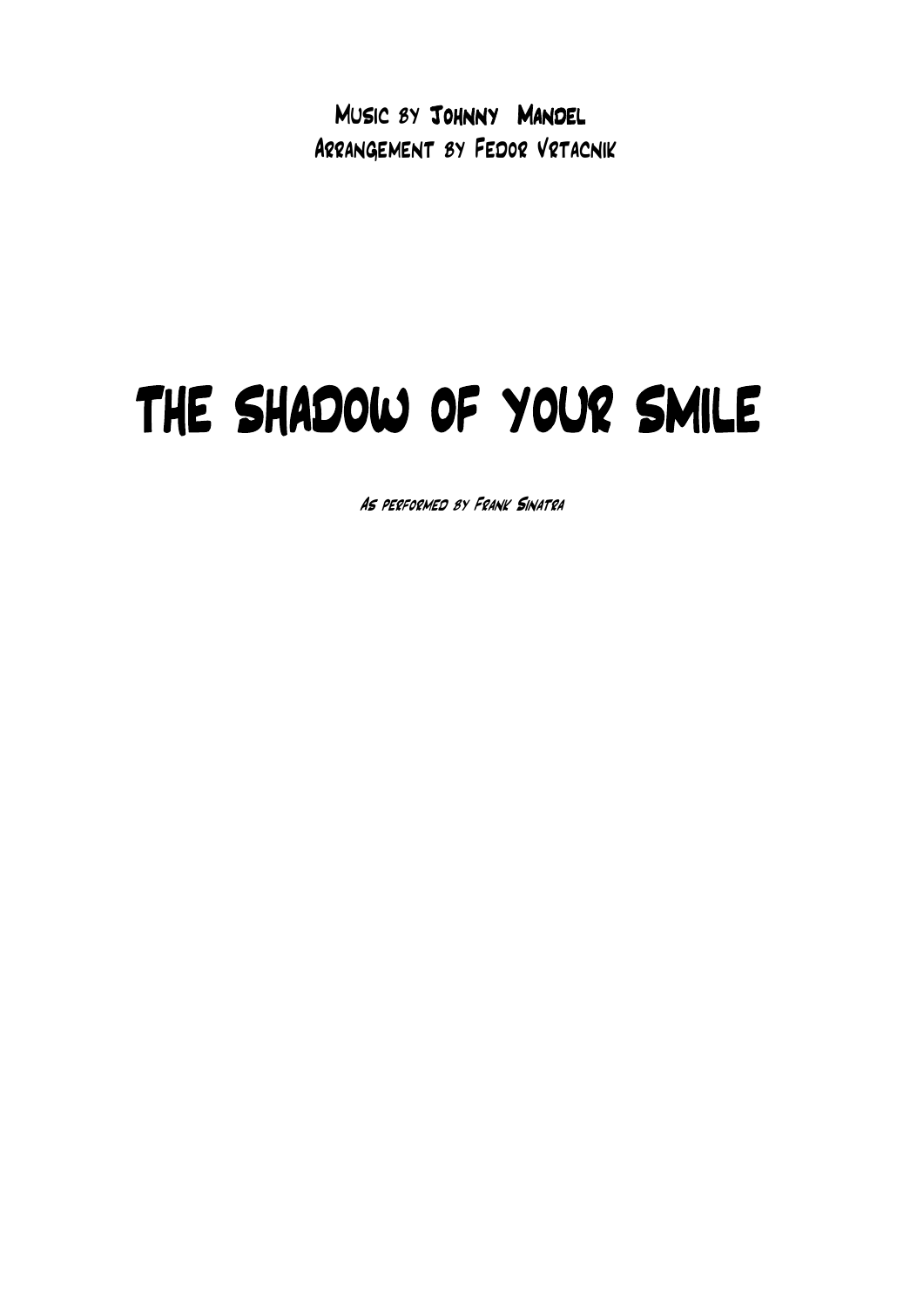## THE SHAdOW OF YOUR SMIlE